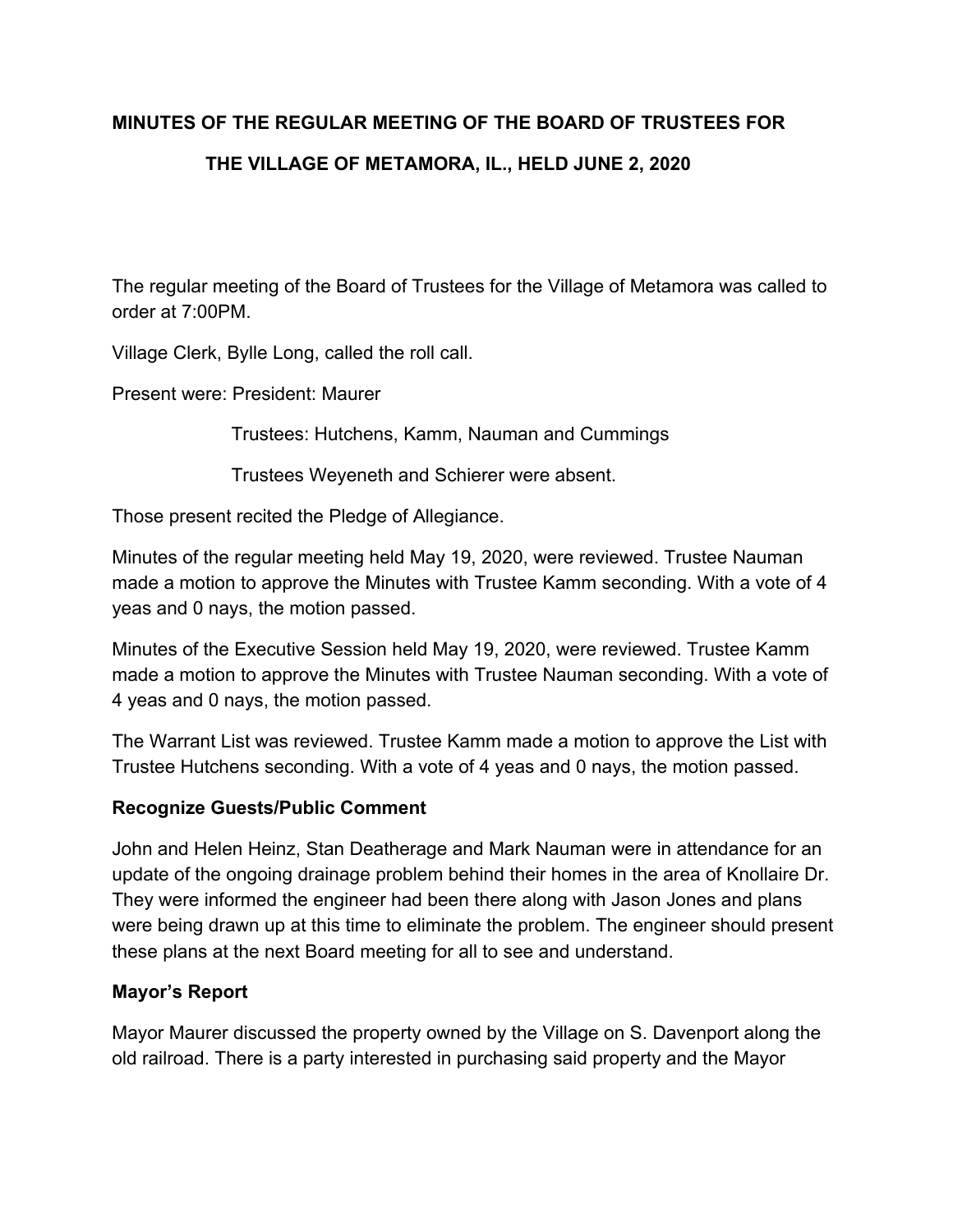discussed the options recommended by our attorney on the steps necessary to proceed. It was decided to discuss the issue further at the next meeting.

# **Attorney's Report**

Attorney Brunton was not present.

Mayor Maurer presented the following for approval:

1.Resolution Establishing Parameters for Outdoor Service by Restaurants and Liquor License Holders during State's Phased Re-Opening Periods during COVID19 Pandemic.

Trustee Nauman made a motion to approve the resolution with Trustee Kamm seconding. With a vote of 4 yeas and 0 nays, the motion passed.

2. Use and License Agreement for Village Property & Right-Of-Way for Outdoor Service Area. This agreement is with Hanover's Pub.

Trustee Hutchens made a motion to approve the Agreement with Trustee Nauman seconding. With a vote of 4 yeas and 0 nays, the motion passed.

# **Engineer's Report**

Bob Kolhaus was not present.

# **Treasurer's Report**

Treasurer Garber gave the following report:

## CASH BALANCES

Cash balances as of April 30, 2020, decreased \$154,223 about a 3.03% decrease from March 31, 2020

## MAJOR RECEIPTS

| State of Illinois - Total Taxes | \$119,438 |
|---------------------------------|-----------|
| <b>MAJOR DISBURSEMENTS</b>      |           |
| Ameren                          | \$11,709  |
| Altorfer Inc.                   | \$15,206  |
| Drake-Scruggs                   | \$142,856 |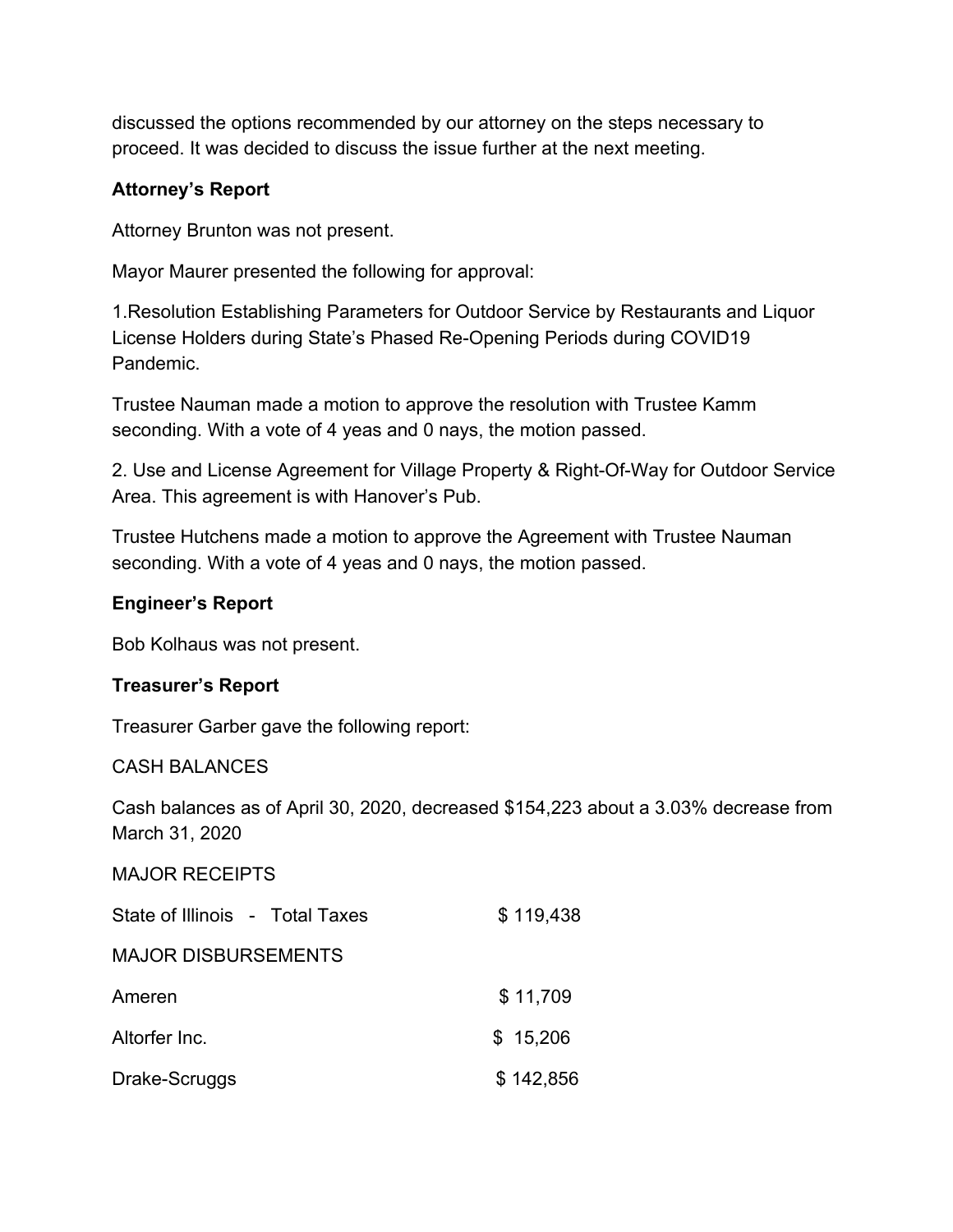### SCBAS. INC. \$ 47,720

## **INVESTMENTS**

Funds were invested during the month of April in the Money Market at Commerce Bank earning interest at a rate of .05%. The Goodfield State Bank Money Market earned interest at a rate of .25% on the balance as of April 30, 2020. The Goodfield State Bank Insured Cash Sweep Account earned interest at a rate of 1% on the balance as of April 30, 2020.

## **Public Works Dept.**

Trustee Nauman made a motion to accept the low bid for spray patching from Ace In The Hole in the amount of \$75,314.00. This bid came in below the engineers estimate. Trustee Cumming seconded the motion and with a vote of 4 yeas and 0 nays, the motion passed.

Trustee Nauman made a motion to accept the low bid for crack filling from Ace In The Hole in the amount of \$23,478.00. This bid also came in below the engineers estimate. Trustee Cummings seconded the motion and with a vote of 4 yeas and 0 nays, the motion passed.

Trustee Kamm made a motion to accept the raises discussed at committee meeting for the non-union employees to be retroactive to May 1, 2020. Jason Jones and Monica Camper both to receive 3% increases (Jason \$1.00 & Monica \$.76), part-time office help to receive \$.50 per hour and Treasurer Garber to receive a \$500.00 increase to the annual salary. Trustee Hutchens seconded the motion and with a vote of 4 yeas and 0 nays, the motion passed.

## **Police/Fire/ESD**

Trustee Kamm reported the negotiations with the police union have been deferred until November.

## **Finance/Economic Development/Insurance**

Trustee Weyeneth was not present.

## **Special Projects/ Buildings**

Trustee Hutchens had nothing to report.